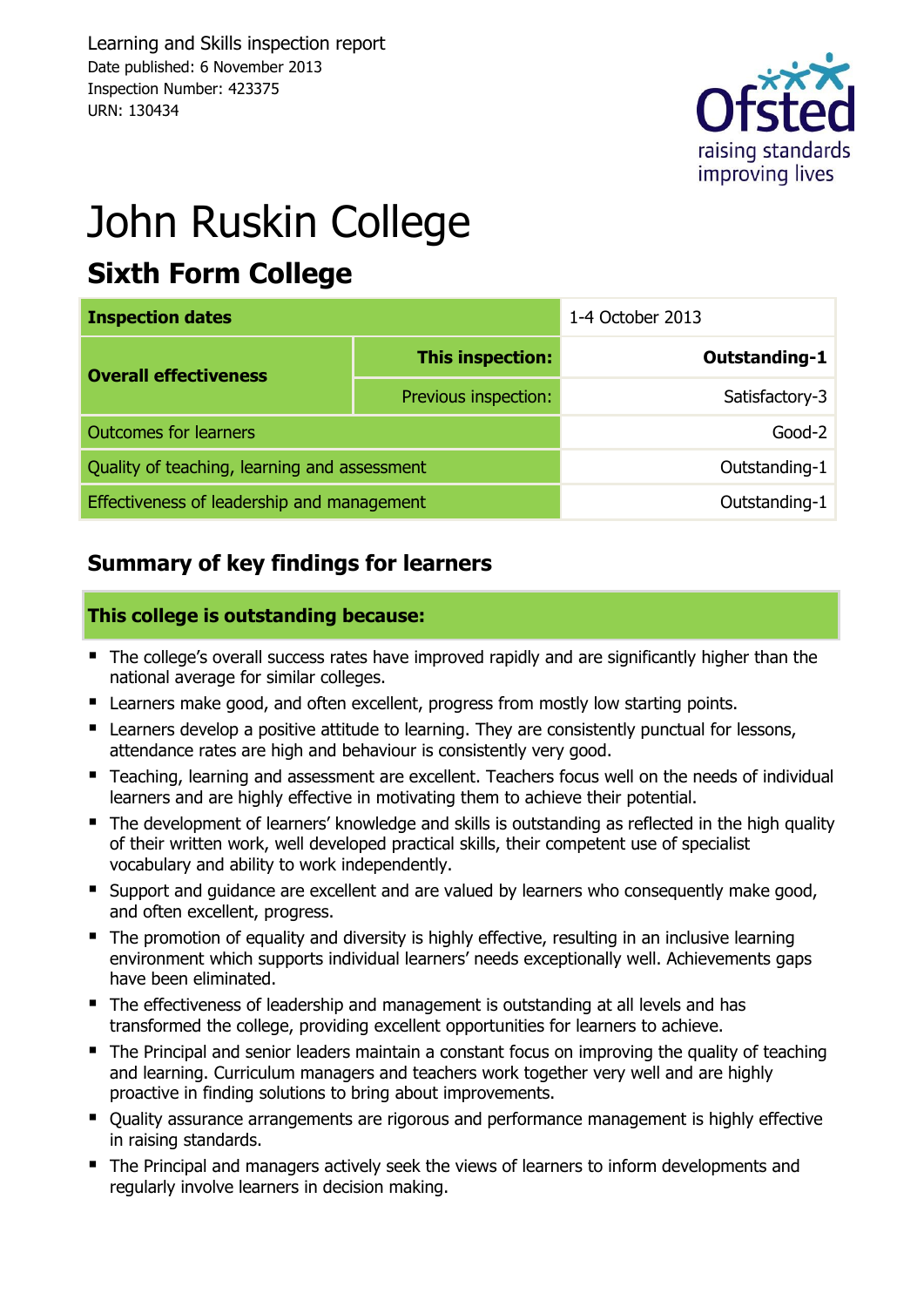### **Full report**

#### **What does the college need to do to improve further?**

- **Develop learners' skills in English and mathematics further and ensure learners gain** qualifications.
- Continue to share good practice to ensure the quality of teaching, learning and assessment is consistently of a high standard and meets the needs of all learners on all programmes.
- **Develop links with employers further to maximise opportunities for learning and for developing** learners' employability skills.

#### **Inspection judgements**

| <b>Outcomes for learners</b> | Good |
|------------------------------|------|
|------------------------------|------|

- Almost all learners attending the college follow vocational courses and teachers and managers have been highly successful in raising standards. Overall success rates have improved rapidly since the last inspection and are well above the national average for similar colleges at all levels. The support provided for learners is excellent and they make good or better progress from their low prior achievements when they join the college. Those following advanced vocational courses make much better progress than expected, with almost half achieving high grades where this is possible.
- **Improvements in success rates have been consistently high for 16- to 18-year-olds and adult** learners at foundation and advanced levels. Success rates at intermediate level declined slightly in 2012/13 for 16- to 18-year-olds, but more significantly for adults, and are below the national average for similar colleges for the latter age group. With the exception of hairdressing and beauty therapy, success rates are well above the national average for similar colleges in all the subject areas offered.
- Gaps between male and female learners have narrowed well due to much improved success rates for 16- to 18-year-old male learners, who now do slightly better than females. Success rates have improved very well for all Black and minority ethnic groups since the last inspection and gaps have been eliminated.
- The proportion of learners with learning difficulties and/or disabilities attending the college and requiring additional support is high and their success rates are much higher than the national average for similar groups of learners in similar colleges. Rates are also higher than for other learners attending the college, although the gap is narrowing.
- Learners consistently produce work of a good or better standard. Attendance rates are consistently high across the college and teachers and managers are particularly effective in ensuring learners are punctual. By far, the majority of learners are diligent in their work and the number of learners who withdraw from foundation level courses is very low.
- $\blacksquare$  Only 7% of learners have GCSE passes at grades A\* to C in English and mathematics when they enrol. Thorough assessments of language, literacy and numeracy skills by the college indicate that learners make good progress in developing their skills in English, although less so in mathematics. Despite making progress, learners are not gaining qualifications in these subjects; success rates in functional skills were poor the year prior to the inspection and learners were not entered for GCSE examinations.
- The college is very successful in raising the aspirations of learners. Progression to higher levels of study within the college or other institutions is high and progression rates to university are good and improving.
- The numbers of learners following work-based apprenticeships have been low, but almost all achieve within the allocated time. Enrolments had increased significantly at the time of the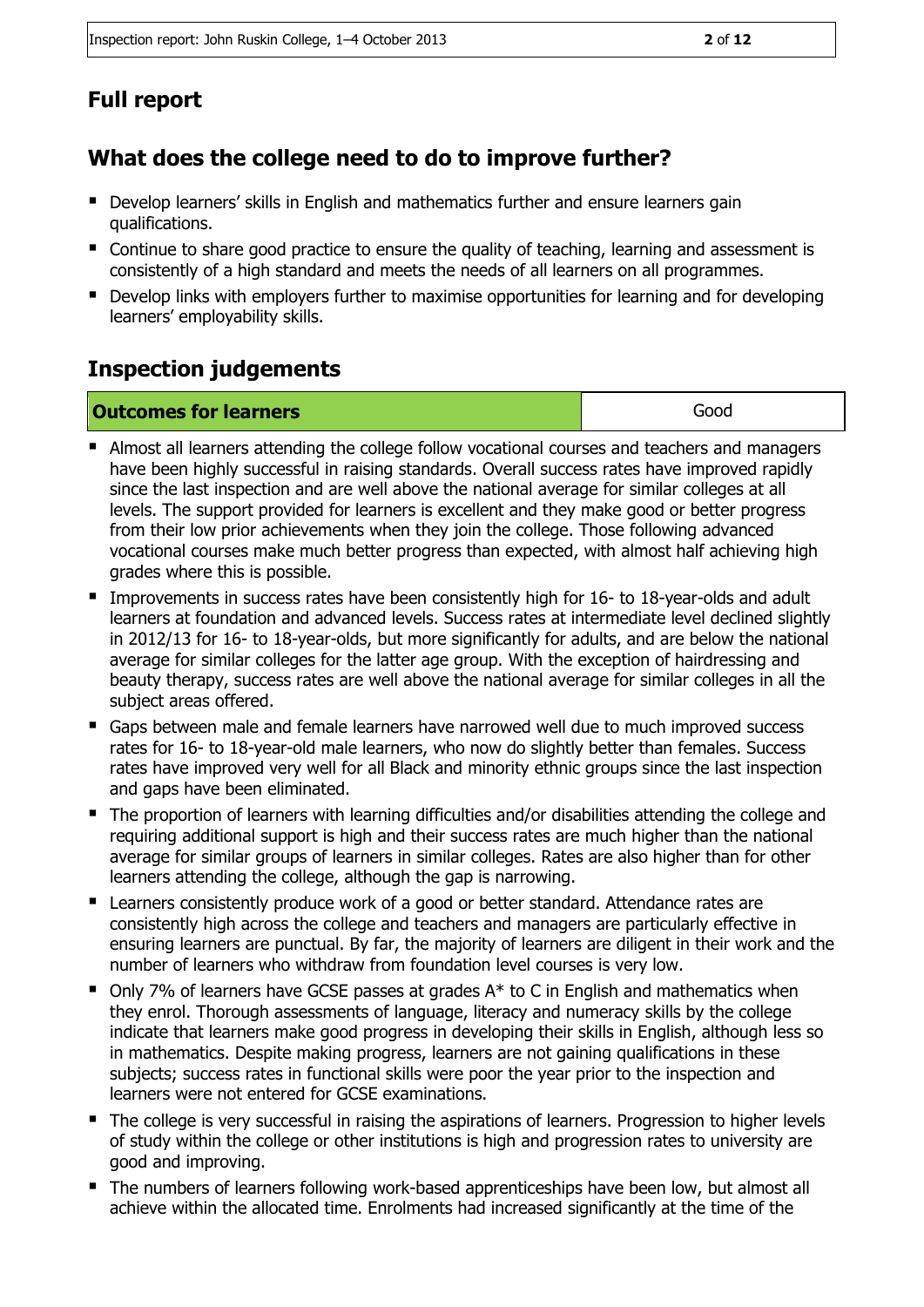inspection, in line with the college's aim to develop work-based learning opportunities further. Across the college, learners develop excellent work skills which prepare them for employment and they have good, and improving, opportunities to gain work experience.

■ Learners enjoy their time at the college and make highly effective use of opportunities to develop their social and personal skills through well-planned tutorial and enrichment activities, mentoring schemes, skills weeks and work within the community. Learners work together well and support each other. They increasingly adopt leadership roles and are supported and encouraged extremely well by the college. The wide-ranging opportunities provided by the college are highly effective in building learners' confidence and self-esteem.

| The quality of teaching, learning and assessment | Outstanding |
|--------------------------------------------------|-------------|
|                                                  |             |

- Teaching, learning and assessment are outstanding, as reflected in rapidly improved and very high success rates and the good and often better progress made by learners. A clear and unwavering focus on improving teaching and learning by the Principal and managers at all levels is fully supported by teachers. Teaching practice has improved markedly through the initiative of Supported Experiments that encourages new teaching approaches and a culture of 'trial and no error' which has been highly effective in developing the confidence and professionalism of teachers to improve their practice and outcomes for learners.
- **Teachers are passionate about helping their learners to achieve, they know their learners very** well and provide high levels of individual support. In by far the majority of lessons, exemplary group profiles are used very well by teachers to plan and tailor activities to engage all learners. Teachers motivate learners very well, use resources and high quality activities creatively to support learning, and learners make at least good and often better progress.
- Teachers manage varied group activities admirably. Learners show high levels of interest in their work and concentrate well. Group activities are carefully planned and promote equality and diversity very well, resources are highly inclusive in terms of the use of language and terminology. In a small minority of lessons, teachers do not use information and communication technology fully to enhance and enliven learning.
- Attendance rates are consistently very good and learners are almost always punctual. Teachers are very effective in helping learners develop good habits early in the year and learners consistently arrive for lessons ready to work.
- The assessment of learners' work is rigorous and highly effective in promoting learning. Teachers mark assignments promptly and provide detailed and constructive feedback to individual learners, ensuring they know what they need to do to improve their work. Teachers question learners carefully to assess their progress. Different approaches, such as the use of quizzes and mini whiteboards, add variety and make learning fun. Targeted questioning is used very well during lessons to stretch and challenge, ensuring learners achieve their potential.
- Learners are set challenging academic targets in addition to short bite-sized personal improvement targets which are reviewed regularly through the tutorial process. Teachers and personal tutors monitor learners' progress very closely and frequently review and update targets to ensure learners are working to their full potential. Learners at risk of not achieving are identified promptly and action taken swiftly. The college recognises that targets are not always measurable and is working on improvements.
- Half the learners attending the college receive some form of additional learning support and the initial assessment of needs and the support provided are excellent. It is prompt, highly effective in helping them learn and the in-class support assistants work well with teachers. Teachers understand the barriers faced by their learners and respond quickly and effectively, sometimes in partnership with other organisations, to ensure learners get the personal support they need. The impact of support is monitored carefully by managers, who also visit classes to assess the effectiveness of support.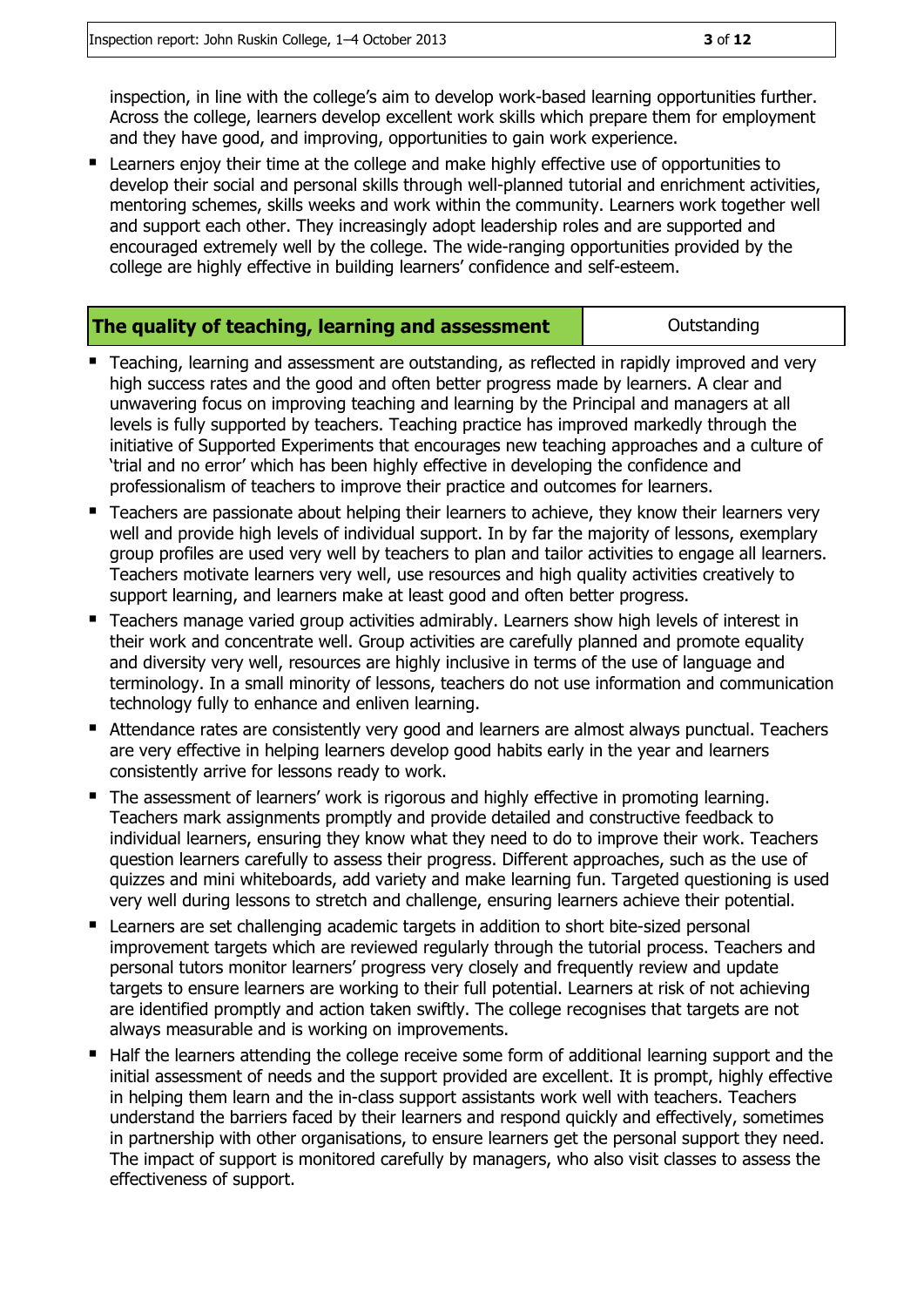- Learners are encouraged and inspired to fulfil their ambitions through well-planned activities such as job fairs, work skills events, work placements and visits to prestigious universities and blue chip companies. Progression rates to higher levels of learning are high. Learners value the enrichment and wider learning activities which help them plan their careers and develop employability skills. Guidance and support to help learners apply for university are highly effective.
- **Teachers plan and develop learners' skills in English through vocational lessons well. Spelling** and grammar are corrected and learners are encouraged and supported effectively to improve their confidence in the use of language. The teaching of English in separate lessons is good. The development of learners' mathematics through vocational lessons is not as well developed.
- A new strategy for improving the achievement of English and mathematics qualifications was being implemented at the time of the inspection, providing more opportunities for learners to improve their mathematics through workshops. The progress of learners in English and mathematics is monitored carefully by teachers and managers.
- **Equality and diversity are promoted extremely well and permeate all aspects of college life** across a very diverse body of learners. Promotion is an integral part of most lessons and tutorials. In area such as science, however, teachers are not sufficiently creative in developing opportunities for reflection and the promotion of equality and diversity. Learners are respectful of each other and their teachers and behaviour is very good. A 'buddy' system has been very successful in helping new learners integrate into the life of the college quickly.

#### **Health, social care and early years**

**Learning programmes for 16-18 Learning programmes for 19+**

**Outstanding** 

- **Dutstanding teaching, learning and assessment are reflected in consistently high success rates** and the high proportion of learners who achieve high grades. Learners make outstanding progress compared to their starting points and develop very good practical vocational skills.
- Teachers have very high expectations of their learners. Attendance and punctuality are excellent. Learners have a very positive attitude and arrive for lessons fully prepared for learning. Lessons are very carefully planned. Activities including group work, paired work, role play and the development of practical care and child care skills stretch and challenge learners well. Information and communication technology is not used consistently to its full capacity to promote learning.
- **E** Learners make excellent progress and use specialist vocabulary confidently early in their courses when discussing vocationally-related topics. In a first year early years lesson, learners set up a range of creative activities for use with pre-school children and were able to describe accurately the opportunities the activities provided for cognitive development as well the development of gross and fine motor skills and hand-eye coordination. They were able to discuss how the activities could be adapted to ensure the inclusion of children with differing needs and/or disabilities.
- **Teachers have excellent subject knowledge and very wide vocational experience. They are** passionate about their subjects and this generates an enthusiastic response from learners who participate in discussion and debate confidently. Advanced-level social care learners prepared and participated fully in a debate about the value of three different psychological perspectives, attachment theory, the humanistic approach and psycho-dynamic theory in addressing the needs of the young man in their case study.
- **Teachers develop learners' ability to link theory to vocational practice extremely well and** consistently encourage learners to do so. Work experience is very well managed and carefully monitored. Visiting speakers from the health and care services enrich learners' understanding of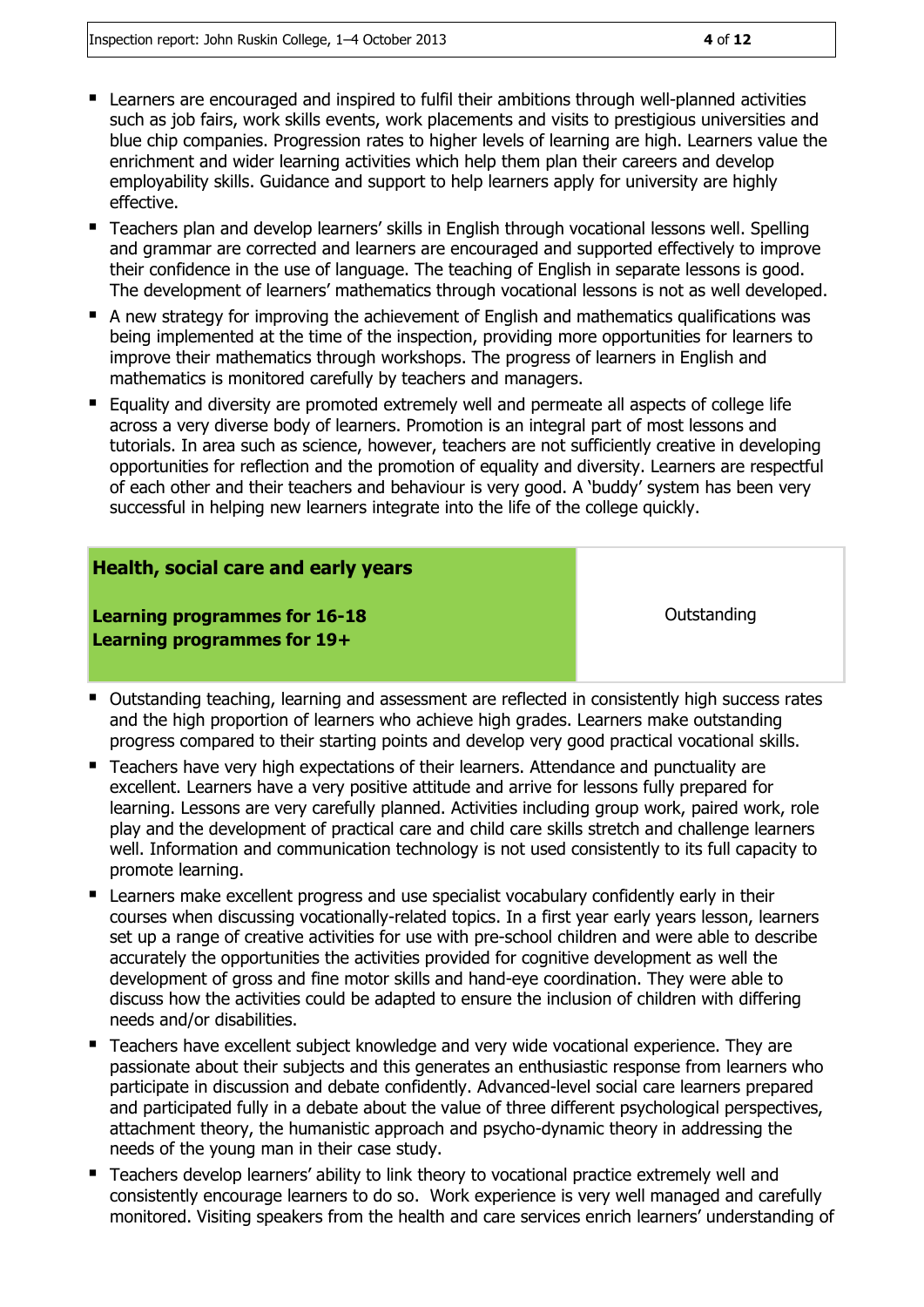the workplace. The college nursery and the practical health care suite are used effectively to develop practical skills. Teachers use role play very well in, for example, developing learners' communication and counselling skills.

- Excellent initial advice and guidance, together with a highly effective induction programme, ensure that learners are able to settle into their courses quickly and confidently. Learners who have specific additional learning needs are identified early in their programmes and the timely and well-considered support provided contributes significantly to their success. Teachers and personal tutors monitor learners' progress very carefully through the tutorial programme. Individual targets are clear and learners understand the progress they are making. Teachers know their learners very well and their support in addressing personal and learning needs is, rightly, greatly valued by learners.
- Learners' written work is very carefully assessed. Feedback is prompt, very detailed and students fully understand what they need to do to improve. Teachers carefully correct errors in spelling, punctuation and grammar, and consistently ensure good development of literacy skills in lessons. Opportunities to develop mathematical skills, however, are sometimes missed. Almost all learners progress to higher education or to employment and receive excellent support when applying.
- The promotion of equality and diversity is outstanding. The needs of minority and marginalised groups underpin the curriculum and learners are alert to barriers which prevent services being inclusive. Very diverse groups of learners work together harmoniously and productively in all lessons.

#### **Science and mathematics**

**Learning Programmes for 16-18 Learning programmes for 19+**

Good

- **Teaching, learning and assessment are good. This is reflected in success rates which have** improved well and are significantly above the national average for similar colleges. All learners achieve their qualification, but relatively few progress to higher education.
- **EXECTS** Lessons are planned well by teachers and learners are motivated to learn. Teachers use directed and probing questions effectively to check learners' knowledge and comprehension. Teachers are careful to ensure learners are actively involved in learning, as illustrated by a lesson where they worked well on circuit simulation using new software to test out results of a previous experiment on diodes.
- Teachers are successful in encouraging learners, especially at advanced level, to work independently. First year learners set up their own experiments to test for starch, protein and glucose in food products. In another lesson learners carried out their own risk assessment for the preparation of salicylic acid.
- All learners have detailed profiles which indicate their level of ability and support requirements, as well as target grades. In better lessons teachers use this information well to group learners to maximise the support they can provide each other as well as prepare challenging questions or activities to stretch the more able. In a small minority of lessons, however, teachers do not use their knowledge of learners consistently to inform lesson planning and delivery.
- **E** Learners make good use of the college's virtual learning environment to upload assignments and to gain access to lesson-based materials. Good use was made of laptops in an electronics lesson and in a tutorial to enable learners to judge each other's targets. However, the use of computer-based interactive learning is generally underdeveloped.
- **Teachers plan assessments well and learners appreciate the valuable and detailed feedback** provided on written work. This helps them to improve and make good progress. The quality of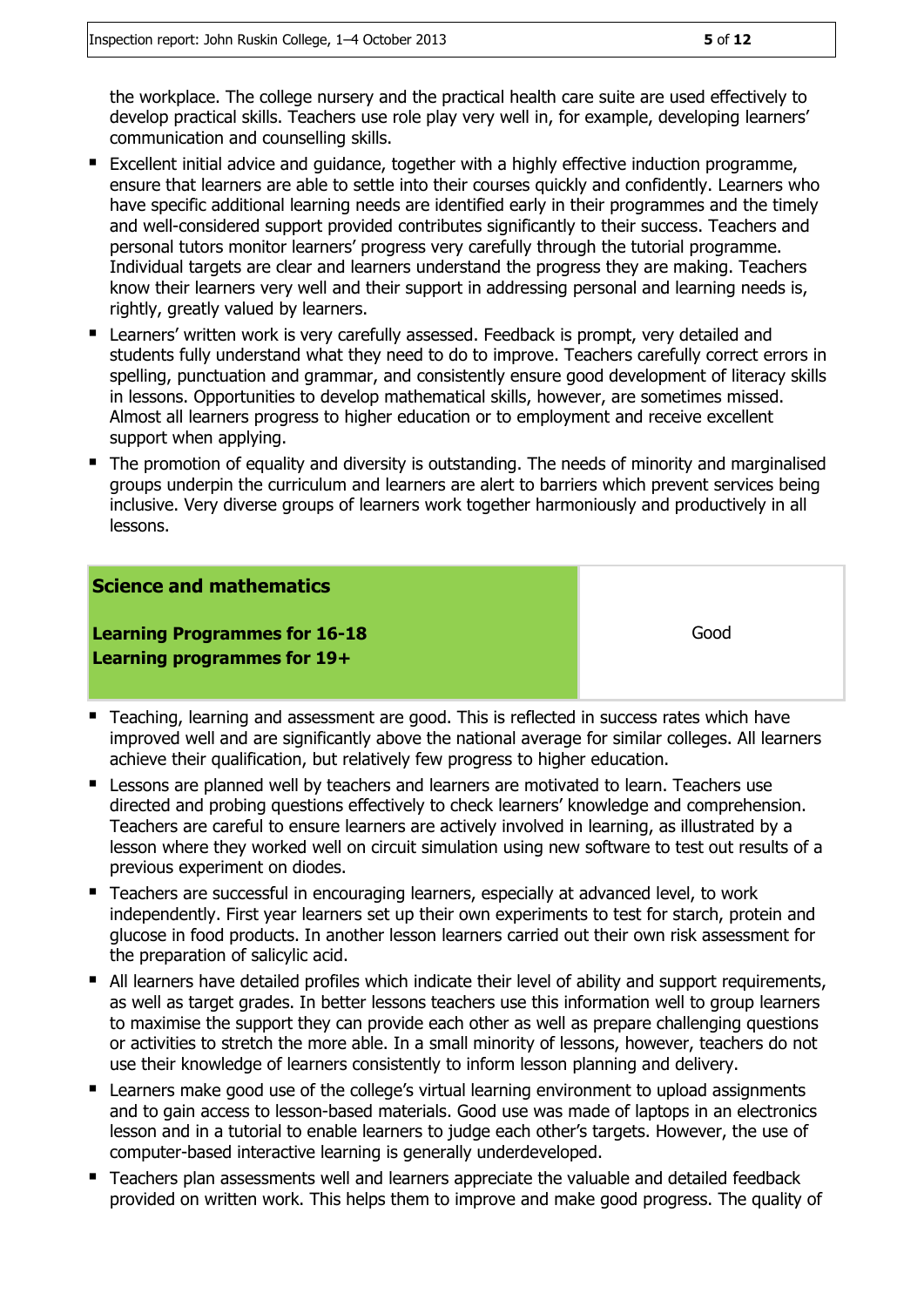assessment and internal verification is good and learners' work is of a high standard and appropriate for the level of the qualification.

- **E** Learners greatly value and appreciate the support provided by teachers, both in and out of class. Teachers make themselves readily accessible to learners, either individually or at workshops which start later in the autumn term.
- **E** Learners also benefit from good enrichment opportunities to motivate and enhance their studies. This includes talks by a visiting forensic scientist, a visit to an in-vitro-fertilisation clinic, taster days at a hospital and a National Aeronautics and Space Administration residential course at Imperial College. However, little relevant work experience is available and links with industry require further development.
- Teachers develop learners' English well. They correct spelling and grammatical errors methodically, while tutors encourage learners to give presentations in tutorials where, for example, one learner spoke about how he learnt the Koran. Other than in tutorials, however, there is little explicit promotion of equality and diversity in lessons, although learners work together well.
- The development of learners' mathematics is less effective. Outcomes on functional skills in mathematics have been poor and, until the current year, no learners took GCSE mathematics. This has now been remedied and lower ability learners work towards a foundation level mathematics certificate. Learners who are not yet studying GCSE mathematics follow an online mathematics development programme.

#### **The effectiveness of leadership and management and a line of the Cutstanding**

- Leadership and management are outstanding. Since the previous inspection and the decision to discontinue GCE advanced level courses, the college has been transformed into an organisation with high ambitions and standards. The Principal and senior leadership team have been highly successful in initiating and managing a significant programme of culture change which, together with a relentless drive to improve the quality of teaching and learning, has brought about rapid and significant improvements in outcomes for learners with success rates well above those of similar colleges. Finance is managed well, enabling improvements to accommodation and resources.
- Governors are highly effective in monitoring the performance of the college and in challenging and supporting the senior leadership team to drive up standards. They know the college extremely well and are actively involved in developing solutions where improvement is required, for example the college's new English and mathematics strategy which was being implemented at the time of the inspection. Governors recognise their overall attendance is too low and they are taking appropriate action.
- Curriculum management is very good. Managers are very well supported, challenged and encouraged by senior leaders to try out new ideas and take radical action to improve outcomes for learners. Curriculum managers work very well with the teachers in their teams, ensuring a sustained focus on the quality of teaching and learning and on the effectiveness of the support provided for learners.
- Performance management is robust and highly effective in raising standards and improving outcomes rapidly. Staff benefit from coaching programmes and targeted and engaging continuous development which enable most teachers to improve their performance. Under performance is identified swiftly, effective support is provided to help teachers improve, but where improvement is not forthcoming, managers take prompt and appropriate action.
- Managers at all levels have a detailed understanding of the quality of teaching, learning and assessment. The use of management information to identify concerns to bring about improvement is outstanding. Self-assessment is comprehensive. Judgments are realistic and are acted upon promptly. Improvement targets are ambitious and stretching, monitored carefully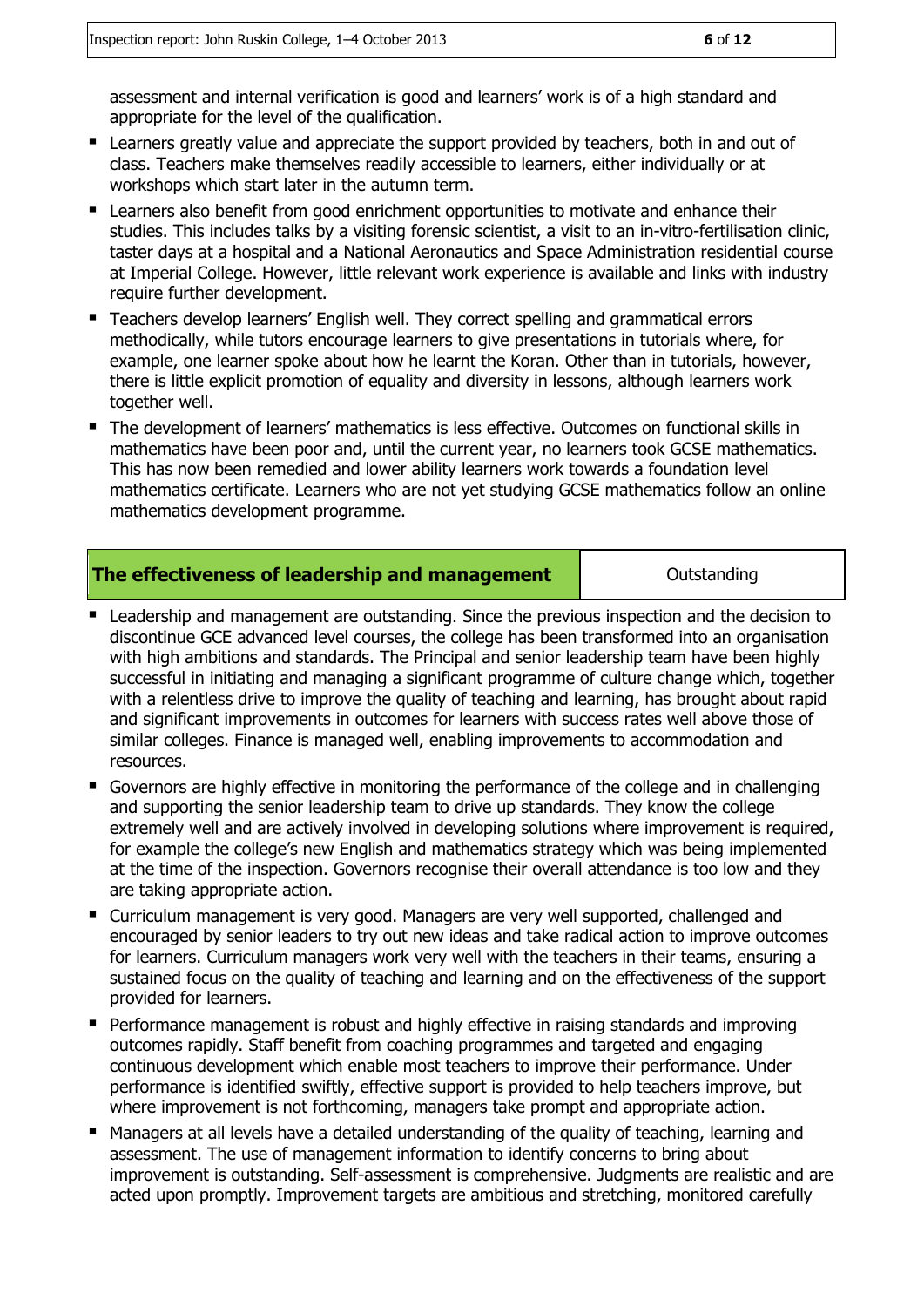and intervention by senior leaders is prompt where performance in not improving. Almost all areas for improvement from the last inspection have been effectively eliminated.

- The college makes excellent use of the views of learners in improving the quality of provision and in informing decision making. Innovations such as the Hot Seat approach adopted by the college are particularly effective in enabling learners to challenge the Principal and senior leaders. The student partnership board is highly effective in eliciting the views of learners and in ensuring college managers resolve issues of concern.
- The college's curriculum now meets the needs of learners very well. Almost all learners follow vocational courses and increasing numbers are enrolling from the local community. Employer links to inform curriculum change are less well developed, although themes relating to leadership, employability and good citizenship are actively pursued across the college and reinforced through the highly effective tutorial programme. Extra-curricular activities are extensive and are especially effective in developing learners' skills and confidence.
- The management of equality and diversity is excellent and teachers are vigilant to underperformance by individuals or groups of learners. Effective use of data and robust action have been highly effective in narrowing achievement gaps between different groups. Learners from disadvantaged backgrounds develop their confidence and skills extremely well. The involvement of learners in reviewing concerns and in devising interventions has been effective in addressing achievement gaps and in helping all learners feel part of the college community. A Chaplin and Imam attend the college weekly to help groups of learners integrate.
- The college provides a safe and welcoming environment for learning. Learners are exceptionally well supported and rightly report that their safety and security are given high priority. Links with local agencies to safeguard learners are good. Formal arrangements for safeguarding are comprehensive and the college meets its statutory requirements for safeguarding learners. Health and safety arrangements are managed well.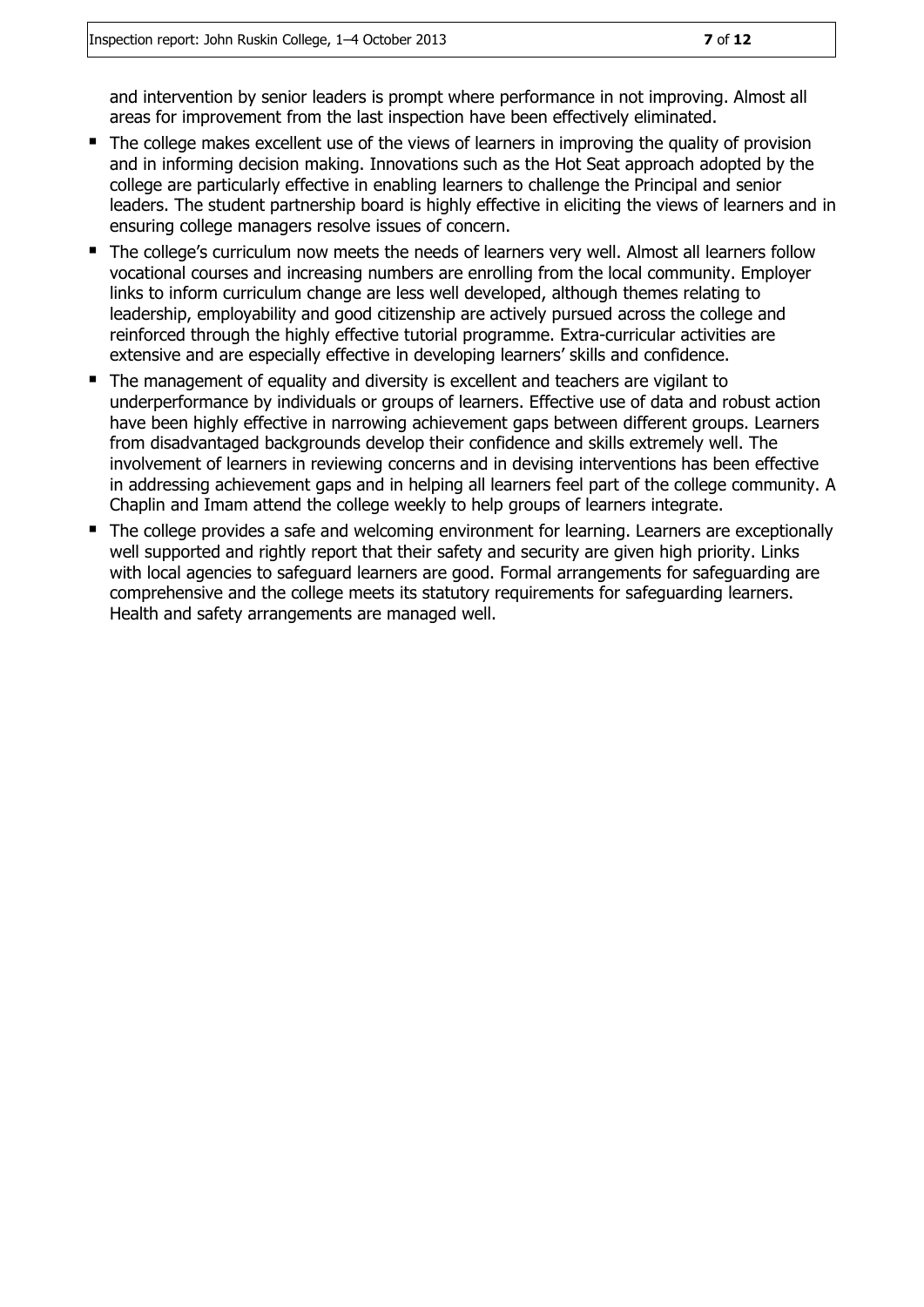### **Record of Main Findings (RMF)**

### **John Ruskin College**

| Inspection grades are based<br>on a provider's performance:<br>1: Outstanding<br>2: Good<br>3: Requires improvement<br>4: Inadequate | Overall      | 16-18 Learning<br>programmes | 19+ Learning<br>programmes |
|--------------------------------------------------------------------------------------------------------------------------------------|--------------|------------------------------|----------------------------|
| <b>Overall effectiveness</b>                                                                                                         | 1.           | 1                            |                            |
| <b>Outcomes for learners</b>                                                                                                         | $\mathbf{2}$ | $\overline{2}$               | $\mathcal{P}$              |
| The quality of teaching, learning<br>and assessment                                                                                  | 1.           | 1                            |                            |
| The effectiveness of leadership and<br>management                                                                                    |              |                              |                            |

| Subject areas graded for the quality of teaching, learning and assessment |                         |
|---------------------------------------------------------------------------|-------------------------|
| <b>Health and social care</b>                                             |                         |
| <b>Early years and playwork</b>                                           |                         |
| <b>Science</b>                                                            | $\mathbf{2}$            |
| <b>Mathematics and statistics</b>                                         | $\overline{\mathbf{2}}$ |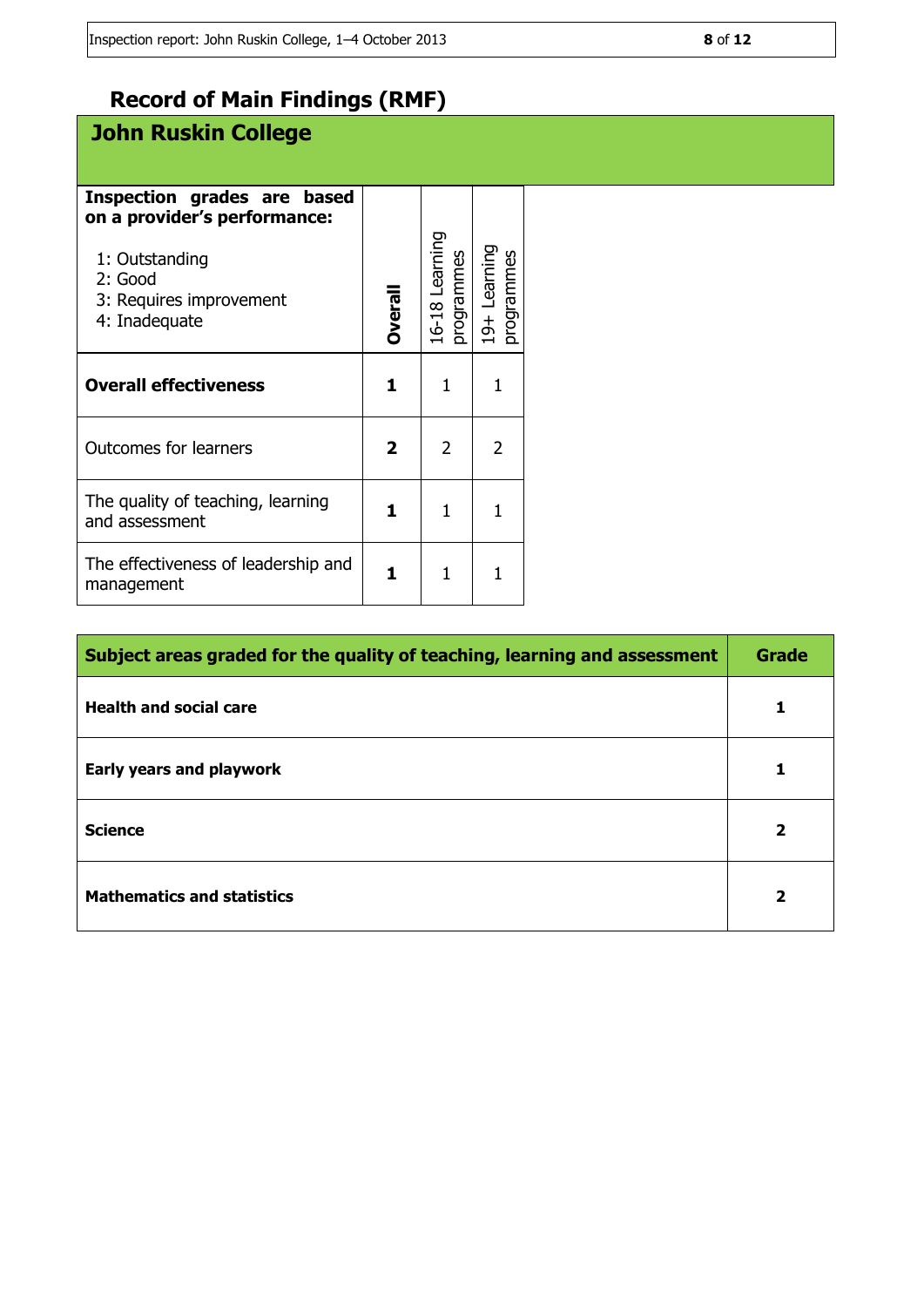## **Provider details**

| <b>John Ruskin College</b>                                                           |                      |  |  |
|--------------------------------------------------------------------------------------|----------------------|--|--|
| <b>Type of provider</b>                                                              | Sixth Form College   |  |  |
| <b>Age range of learners</b>                                                         | $16+$                |  |  |
| <b>Approximate number of</b><br>all learners over the previous<br>full contract year | Full-time: 760       |  |  |
|                                                                                      | Part-time: 157       |  |  |
| <b>Principal/CEO</b>                                                                 | Mr Tim Eyton-Jones   |  |  |
| <b>Date of previous inspection</b>                                                   | May 2011             |  |  |
| <b>Website address</b>                                                               | www.johnruskin.ac.uk |  |  |

| Provider information at the time of the inspection             |                                                    |           |                    |                          |                          |                          |                          |                          |  |
|----------------------------------------------------------------|----------------------------------------------------|-----------|--------------------|--------------------------|--------------------------|--------------------------|--------------------------|--------------------------|--|
| <b>Main course or learning</b><br>programme level              | Level 1 or<br>below                                |           | Level <sub>2</sub> |                          | Level 3                  |                          | Level 4<br>and above     |                          |  |
| <b>Total number of learners</b><br>(excluding apprenticeships) | $16 - 18$                                          | $19+$     | $16 - 18$          | $19+$                    | $16-18$                  | $19+$                    | $16-18$                  | $19+$                    |  |
| <b>Full-time</b>                                               | 181                                                | 24        | 147                | 23                       | 294                      | 41                       | $\overline{\phantom{a}}$ |                          |  |
| <b>Part-time</b>                                               | $\overline{\phantom{0}}$                           |           |                    | $\overline{\phantom{a}}$ | $\overline{\phantom{a}}$ | $\overline{\phantom{a}}$ |                          | $\overline{\phantom{a}}$ |  |
|                                                                |                                                    |           |                    |                          |                          |                          |                          |                          |  |
| <b>Number of apprentices by</b>                                | <b>Intermediate</b>                                |           |                    | <b>Advanced</b>          |                          |                          | <b>Higher</b>            |                          |  |
| <b>Apprenticeship level and age</b>                            | $16 - 18$                                          | $19+$     |                    | $16 - 18$                | $19+$                    | $16 - 18$                |                          | $19+$                    |  |
|                                                                | 11                                                 | 13        |                    | 18                       | 3                        |                          |                          |                          |  |
|                                                                |                                                    |           |                    |                          |                          |                          |                          |                          |  |
| <b>Number of learners aged 14-16</b>                           | 102 (77 fulltime, 25 part time)                    |           |                    |                          |                          |                          |                          |                          |  |
| <b>Number of community learners</b>                            | N/A                                                |           |                    |                          |                          |                          |                          |                          |  |
| <b>Number of employability learners</b>                        | N/A                                                |           |                    |                          |                          |                          |                          |                          |  |
| <b>Funding received from</b>                                   | Education Funding Agency and Skills Funding Agency |           |                    |                          |                          |                          |                          |                          |  |
| At the time of inspection the                                  | п<br>Kruger Associates                             |           |                    |                          |                          |                          |                          |                          |  |
| provider contracts with the<br>following main subcontractors:  | п<br><b>RST</b>                                    |           |                    |                          |                          |                          |                          |                          |  |
|                                                                | п<br><b>Marathon Sports</b>                        |           |                    |                          |                          |                          |                          |                          |  |
|                                                                | п                                                  | Green Inc |                    |                          |                          |                          |                          |                          |  |
|                                                                |                                                    |           |                    |                          |                          |                          |                          |                          |  |
|                                                                |                                                    |           |                    |                          |                          |                          |                          |                          |  |
|                                                                |                                                    |           |                    |                          |                          |                          |                          |                          |  |
|                                                                |                                                    |           |                    |                          |                          |                          |                          |                          |  |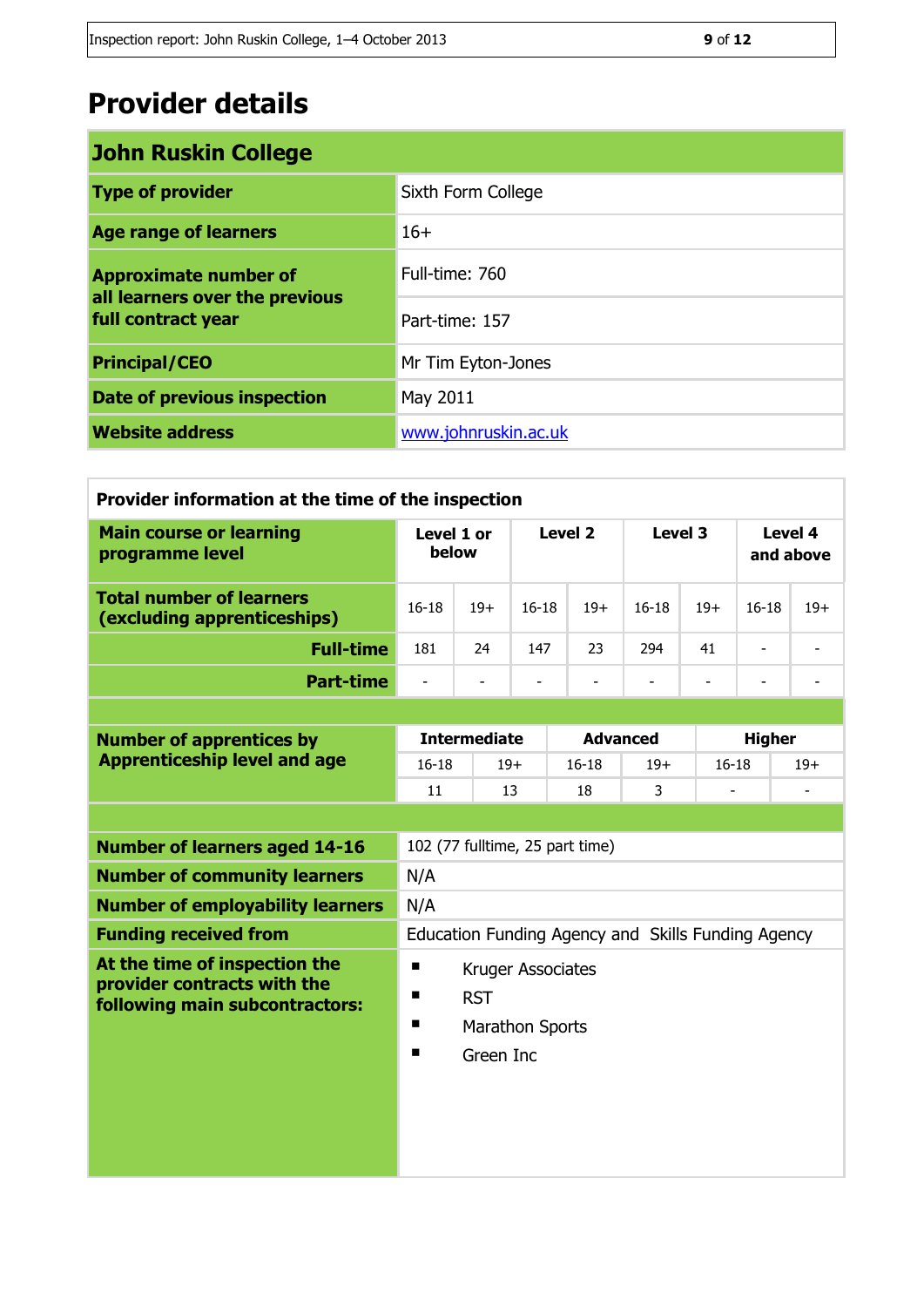#### **Additional socio-economic information**

John Ruskin College is a small vocational sixth form college situated in South Croydon. It is one of the three colleges in the borough; the 27 secondary schools all have sixth forms. The local authority has encouraged the growth of academies to combat low performance at Key Stages 3 and 4 and standards are rising. The north of the borough includes areas of high deprivation which contrast markedly with the relatively affluent south. Employment opportunities in the commercial and retail sectors are good in the borough and the proportion of 16- to 18-year-olds who are not in education, employment or training is relatively low at 5.6%. The mission of the college is to 'respond to the employability needs of local learners, business and the community by providing outstanding inclusive educational programmes'.

#### **Information about this inspection**

**Lead inspector Contract Contract Contract Contract Contract Contract Contract Contract Contract Contract Contract Contract Contract Contract Contract Contract Contract Contract Contract Contract Contract Contract Contra** 

Two of Her Majesty's Inspectors (HMI) and four additional inspectors, assisted by the Vice Principal, Transforming Learning, as nominee, carried out the inspection with short notice. Inspectors took account of the provider's most recent self-assessment report and development plans, and the previous inspection report. Inspectors also used data on learners' achievements over the last three years to help them make judgements. Inspectors used group and individual interviews, telephone calls and online questionnaires to gather the views of learners and employers; these views are reflected throughout the report. They observed learning sessions, assessments and progress reviews. The inspection took into account all of the provision at the provider. Inspectors looked at the quality of teaching, learning and assessment across all of the provision and graded the sector subject areas listed in the report above.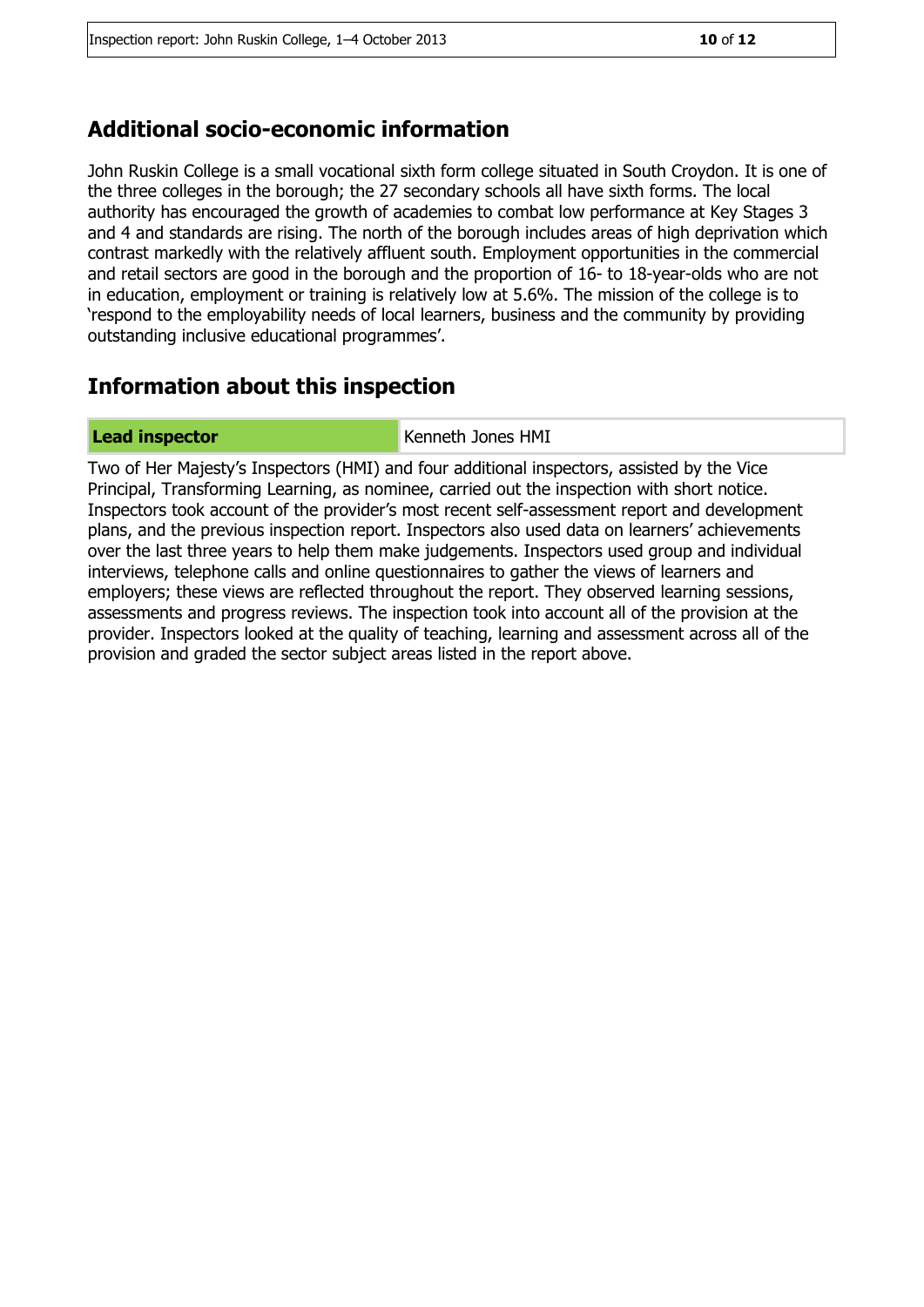#### **What inspection judgements mean**

| Grade   | <b>Judgement</b>     |
|---------|----------------------|
| Grade 1 | Outstanding          |
| Grade 2 | Good                 |
| Grade 3 | Requires improvement |
| Grade 4 | Inadequate           |

Detailed grade characteristics can be viewed in the Handbook for the inspection of further education and skills 2012, Part 2:

[http://www.ofsted.gov.uk/resources/handbook-for-inspection-of-further-education-and-skills](http://www.ofsted.gov.uk/resources/handbook-for-inspection-of-further-education-and-skills-september-2012)[september-2012](http://www.ofsted.gov.uk/resources/handbook-for-inspection-of-further-education-and-skills-september-2012)

Any complaints about the inspection or the report should be made following the procedures set out in the guidance 'Raising concerns and making complaints about Ofsted', which is available from Ofsted's website: www.ofsted.gov.uk If you would like Ofsted to send you a copy of the guidance, please telephone 0300 123 4234, or email enquiries@ofsted.gov.uk.



Learner View is a new website where learners can tell Ofsted what they think about their college or provider. They can also see what other learners think about them too.

To find out more go to [www.learnerview.ofsted.gov.uk](http://www.learnerview.ofsted.gov.uk/)